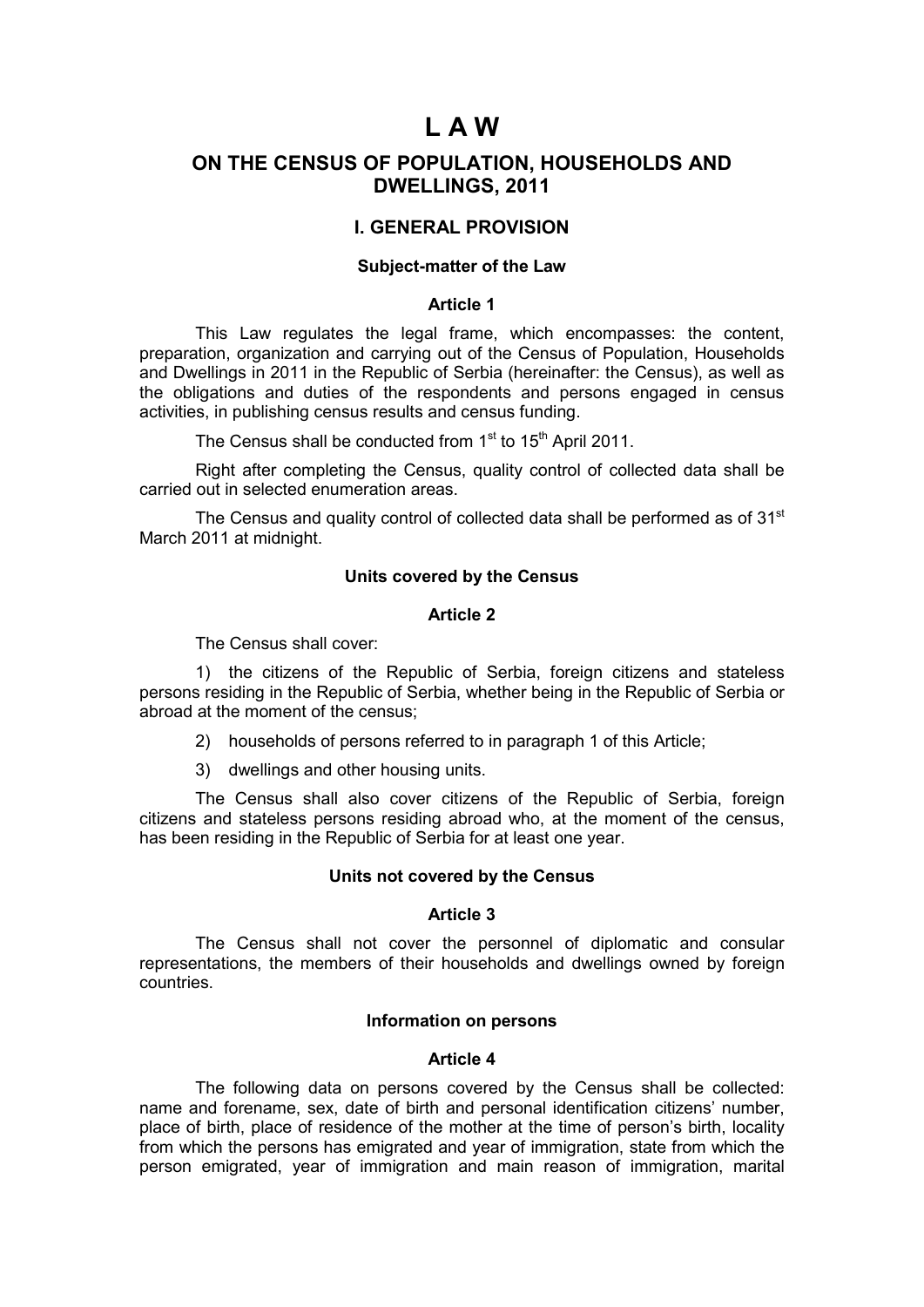status, number of live births and their year of birth, citizenship, ethnicity, mother tongue, religion, literacy, educational attainment, school attendance, activity, occupation, status in employment, industry, main source of livelihood, supporter's status, place of work, i.e. of school attendance and frequency of returning to the place of usual residence, functional capacity of the person to perform everyday activities, relationship with the referent person and reason of absence, i.e presence in the enumeration place.

In addition to data referred to in paragraph 1 of this Article, about persons working abroad at foreign employer or being self-employed, and about the members of their households who live abroad together with them, shall be also collected information about the name of the foreign country and the duration of stay.

#### **Information on households**

#### **Article 5**

During the Census, the following data on households shall be collected: name and forename of the referent person, relationship and family composition of the household, name of the locality, residential address of the household, type of households and tenure status of the household.

In addition to information referred to in from paragraph 1 of this Article, during the Census shall be collected data on agricultural funds and agricultural production of the household in view of identifying agricultural holdings for Agriculture Census purposes.

## **Information on conventional dwellings and other housing units**

#### **Article 6**

The following information about dwellings and other housing units shall be collected during the Census: type of dwelling, type of collective living quarters, occupancy status of the dwelling, total useful floor space and number of rooms in the dwelling, useful floor space of the kitchen, installations and sanitary facilities in the dwelling, type of energy used for heating the dwelling, type of ownership over the dwelling, floor on which the dwelling is, year of construction of the building, type of building and materials of which outer walls of the building containing dwelling are constructed.

## **Information on agricultural holdings, families and buildings**

## **Article 7**

Based on collected data on basic census units (persons, households and dwellings), the data on agricultural holdings, families and buildings shall also be processed.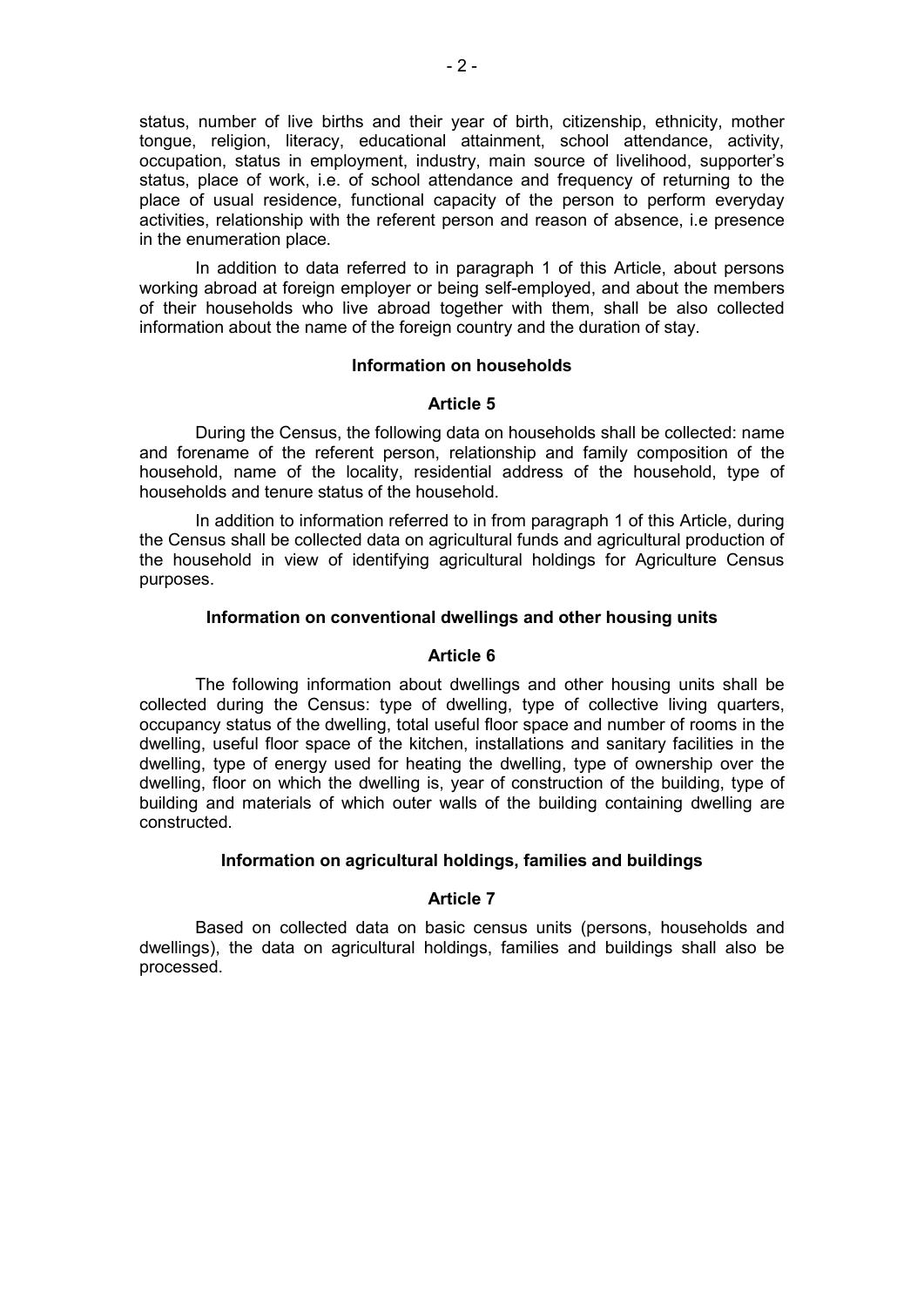## **II. RESPONSIBILITIES OF GOVERNMENT AND OTHER BODIES AND ORGANIZATIONS IN MANAGING THE CENSUS**

## **Role of the Statistical Office of the Republic of Serbia, census commissions and local government authorities in managing the Census**

#### **Article 8**

The Census shall be prepared, organized and carried out by the Statistical Office of the Republic of Serbia.

Certain activities in preparing, organizing and conducting the Census on the territory of municipalities, towns and the City of Belgrade shall be performed in line with this Law by the Statistical Office of the Republic of Serbia via census commissions.

Census commissions referred to in paragraph 2 of this Article shall be appointed by the Statistical Office of the Republic of Serbia.

Local government authorities shall be obliged to provide assistance to the Statistical Office of the Republic of Serbia and census commissions in carrying out the Census.

## **Activities of the Statistical Office of the Republic of Serbia**

## **Article 9**

The Statistical Office of the Republic of Serbia shall: design and print the questionnaires, instructions guidelines and other methodological census tools, take care about timely and full implementation of this Law; establish uniform and internationally comparable census methodology with uniform definitions of units and topics, uniform classifications and content of processed and published tables by unified data processing program and unified criteria and programs of logical control for detection and automatic correction of errors in census materials; perform statistical quality control of data collected on the field; co-operate with other administration authorities and organizations and coordinate common activities related to the preparation, organization and conducting Census, and provide on law basis instructions, technical assistance, request reports and information; co-operate with local government authority units and harmonize joint activities, provide compulsory instructions and control their accomplishment, request reports, data and information; provide full, accurate and timely information to the population about the significance and objectives of the Census, manner and time of its performance; distribute and submit questionnaires and instructions to census commissions; assign census training staff; carry out technical training for the census commissions members, trainers and controllers; establish instructions for the organization and Census-taking; issue prescribed authorizations to participants in the Census whom it designates; draft the preliminary census costs; allocate financial funds to census commissions; collect data, control and prepare census materials for their processing; process collected data and publishes census results; take care of the storage and preservation of census materials upon receipt from census commissions and ensure the protection of collected data in line with the law and other regulations.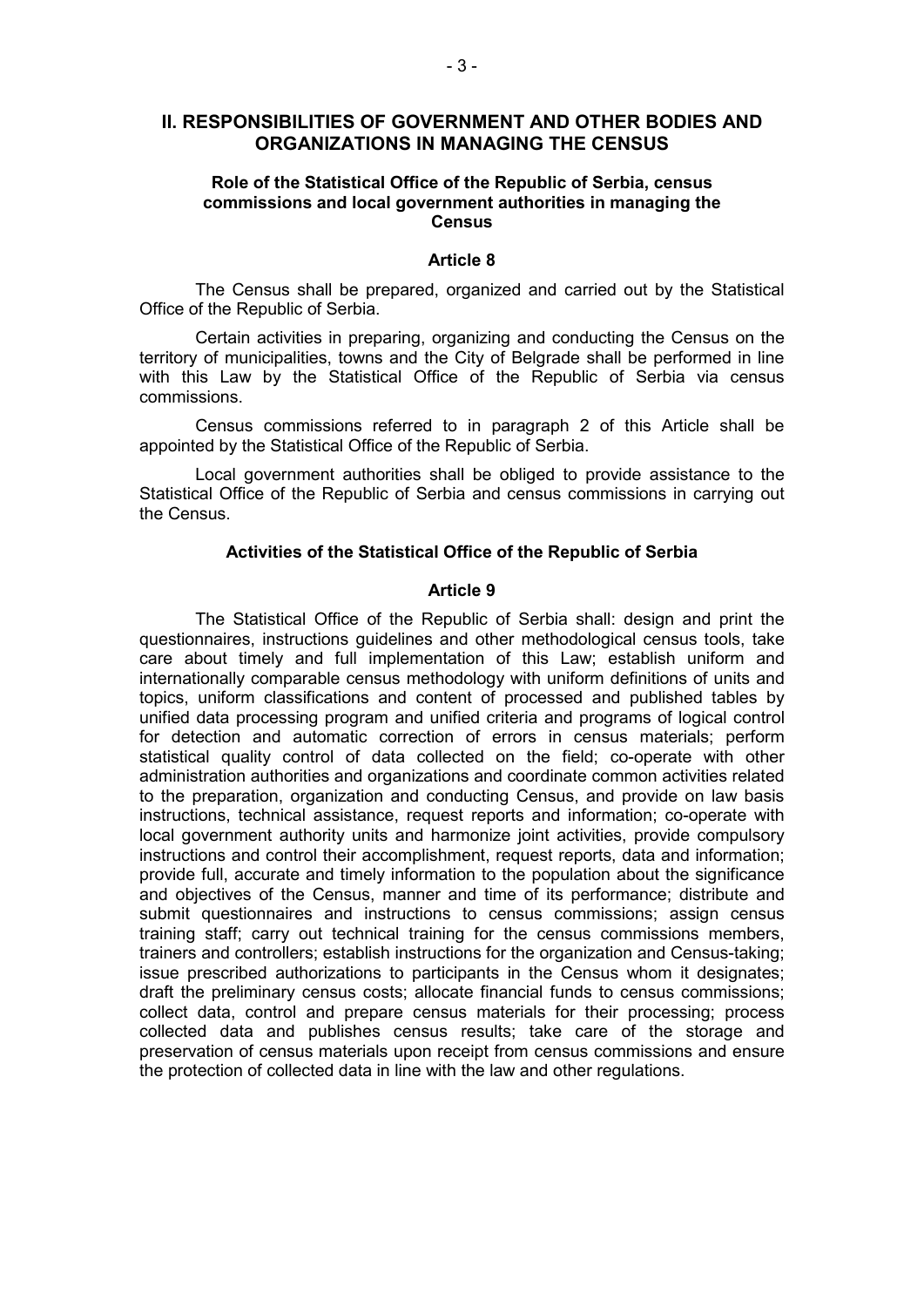### **Activities of census commissions**

#### **Article 10**

Census commissions shall manage the preparation, organization and conduct of the Census on the territories of municipalities, towns and the City of Belgrade, and shall be responsible for timely implementation of necessary measures in view of ensuring all census preparations, its organization, quality and timely accomplishment.

Census commissions shall be involved in the following activities: organization and Census-taking on the territory of municipalities, towns and the City of Belgrade; raise of population awareness about the significance of the Census, manner and time of its performance, citizens' rights and responsibilities, and way of accomplishing their obligations; designation and nomination of necessary number of municipal, i.e. city trainers, enumerators and controllers, organization of the training of participants in the Census; allocation of enumerators, trainers and controllers; implementation of measures in view of a full coverage of enumeration units; taking over of census materials from the Statistical Office of the Republic of Serbia and distribution to the enumerators; issuing of prescribed authorizations to the participants in the Census; work control of the enumerators, trainers and controllers and provide them assistance; particular care about correct application of methodological and organizational guidelines; taking over census materials from municipal trainers and checking of their completeness and quality; production of preliminary census results for localities and municipalities and forward them to the Statistical Office of the Republic of Serbia not later than 10 days following the end of the enumeration; sending of census materials to the Statistical Office of the Republic of Serbia with a stipulated deadline; establishment of compensations for participants' work, see to correct allocation and rational use of financial funds earmarked for the Census; drafting the account of spent resources and carrying out of other Census preparation and performance-related activities in line with the instructions of the Statistical Office of the Republic of Serbia.

Census commissions shall be composed of at least five members.

## **Activities of ministries and selected organizations**

#### **Article 11**

Within law-based respective competences, for the completion of selected activities shall be involved:

- 1) Ministry of Defense;
- 2) Ministry of Justice;
- 3) Ministry of Interior;
- 4) Ministry of Foreign Affairs;
- 5) Ministry for Kosovo and Metohia;
- 6) Republic Geodetic Authority;
- 7) Оther ministries and special organizations.

## **Ministry of Defense**

#### **Article 12**

The Ministry of Defense shall organize and carry out the enumeration of military and civilian personnel residing at the time of the Census in barracks, military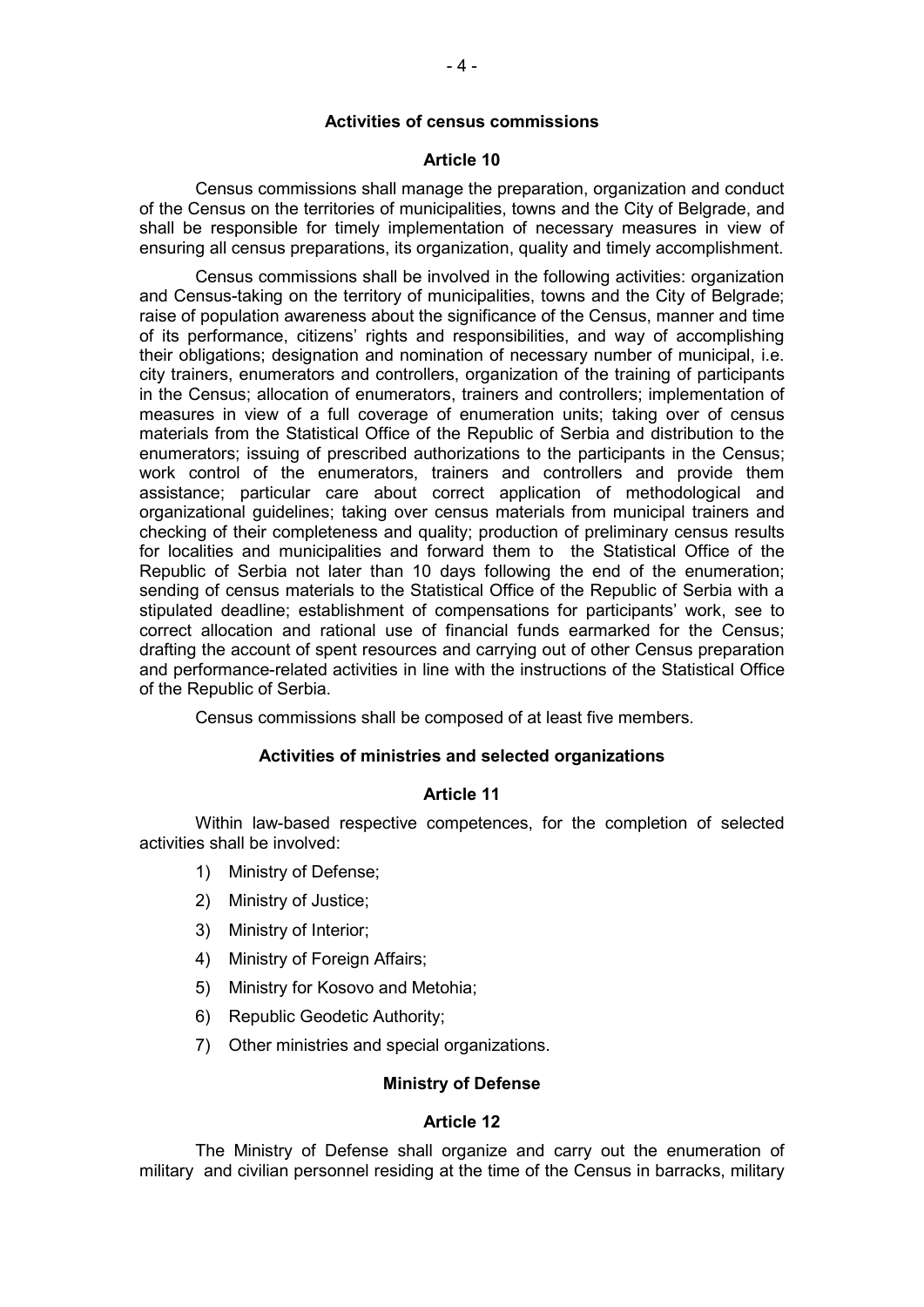schools and similar military institutions, and shall undertake previous enumeration of persons serving military service, in line with the instructions of the Statistical Office of the Republic of Serbia.

The training of enumerators and census materials intended for the enumeration of persons referred to in paragraph 1 of this Article shall be provided by the Statistical Office of the Republic of Serbia.

### **Ministry of Justice**

#### **Article 13**

The Ministry of Justice shall organize and carry out the enumeration of persons being incarcerated in respective facilities in view of serving sentence or being in preventive detention.

The Statistical Office of the Republic of Serbia shall ensure enumerators' training and census materials for the enumeration of persons referred to in paragraph 1 of this Article.

### **Ministry of Interior**

#### **Article 14**

The Ministry of Interior, in co-operation with the Statistical Office of the Republic of Serbia, shall distribute at frontiers auxiliary census forms to our citizens temporarily working and residing abroad when they enter the country from  $1<sup>st</sup>$ December to 20<sup>th</sup> January 2011.

The questionnaires referred to in paragraph of this Article shall be filled in and managed according to the organizational and methodological instructions of the Statistical Office of the Republic of Serbia.

Auxiliary census forms referred to in paragraph 1 of this Article shall be provided by the Statistical Office of the Republic of Serbia.

#### **Ministry of Foreign Affairs**

#### **Article 15**

The Ministry of Foreign Affairs, in co-operation with the Statistical Office of the Republic of Serbia, shall organize and carry out the enumeration of the citizens of the Republic of Serbia working in: diplomatic and consular representations of the Republic of Serbia, branches of enterprises abroad, bank branches and other entities in the financial sector abroad, representations of the Chamber of Commerce abroad, Organization of the United Nations, its bodies and specialized agencies and other international organizations. It shall also enumerate the members of households residing abroad with the above mentioned persons.

Census materials for the enumeration of persons referred to in paragraph 1 of this Article shall be provided by the Statistical Office of the Republic of Serbia.

### **Ministry for Kosovo and Metohia**

#### **Article 16**

The Ministry for Kosovo and Metohia, in co-operation with the Statistical Office of the Republic of Serbia, shall organize and carry out the Census on the territory of the Autonomous Province of Kosovo and Metohia via census commissions created for Census needs.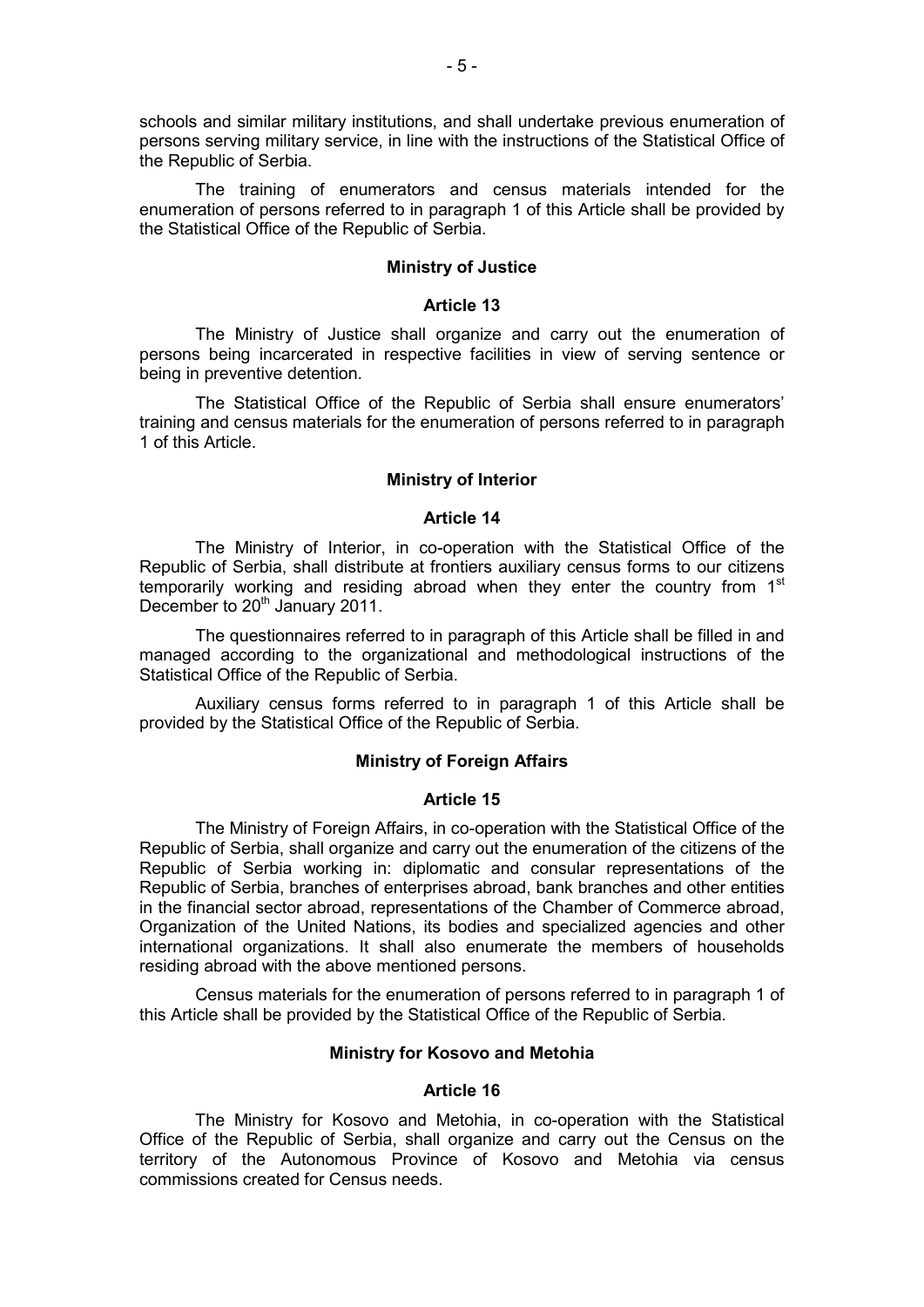The Minister competent for Kosovo and Metohia shall regulate in detail, through particular instructions, how to manage the Census on the territory of the Autonomous Province of Kosovo and Metohia.

The training of the members of census commissions and census materials intended for enumeration activities referred to in paragraph 1 of this Article shall be provided by the Statistical Office of the Republic of Serbia.

### **Republic Geodetic Authority**

#### **Article 17**

The Republic Geodetic Authority shall co-operate with the Statistical Office of the Republic of Serbia in preparing the Census, and shall up-date the boundaries of enumeration areas in line with the law and organizational and methodological instructions of the Statistical Office of the Republic of Serbia.

In addition to activities referred to in paragraph 1 of this Article, the Republic Geodetic Authority, in co-operation with the Statistical Office of the Republic of Serbia, shall create maps and descriptions of the enumeration areas' borders according to the organizational and methodological instruction of the Statistical Office of the Republic of Serbia, and transmit them not later than 30<sup>th</sup> November 2010.

### **Other Ministries and special organizations**

#### **Article 18**

Ministries and special organizations, in addition to those referred to in Articles 12 to 17, shall be bound to provide assistance to the Statistical Office of the Republic of Serbia in conducting the Census within their law-based respective fields, if need to be.

## **Activities of municipal administrations, town administrations and the administration of the City of Belgrade**

#### **Article 19**

Municipal administrations, town administrations and the administration of the City of Belgrade shall perform the activities set by this Law and organizational and methodological instructions of the Statistical Office of the Republic of Serbia and monitor Census-taking on the territory of local government authority units.

#### **III. CENSUS FINANCING**

### **Financing of the activities of the Republic Geodetic Authority**

#### **Article 20**

Funds for financing activities referred to in Article 17, paragraph 2 of this Law, amounting to 197.202.900 dinars, shall be earmarked from the budget of the Republic of Serbia, and deposited in the account of the Republic Geodetic Authority: in the budget for 2010, 197.202.900 dinars.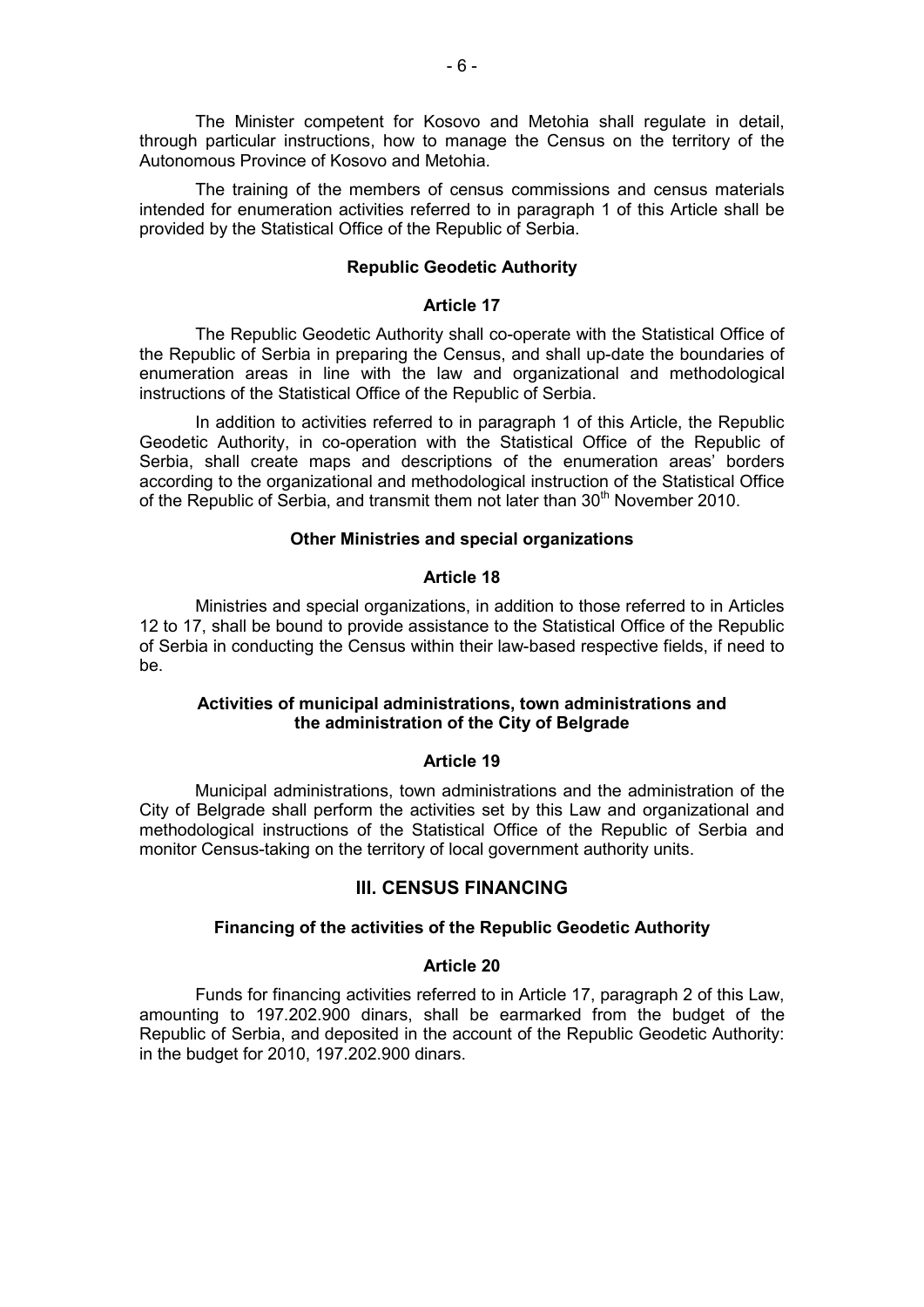## **Financing of activities of the Statistical Office of the Republic of Serbia**

## **Article 21**

Funds for financing activities of the Statistical Office of the Republic of Serbia during the Census, except for funds referred to in Article 20 of this Law, shall amount to 2.699.125.000 dinars earmarked from the budget of the Republic of Serbia:

- 1) from the budget for 2010 277.895.080 dinars;
- 2) from the budget for 2011 2.339.479.230 dinars;
- 3) from the budget for 2012 39.305.022 dinars;
- 4) from the budget for 2013 42.445.668 dinars.

The funds referred to in paragraph 1 of this Article shall be transferred to the Statistical Office of the Republic of Serbia.

Part of the funds referred to in paragraph 1 of this Article shall be transferred by the Statistical Office of the Republic of Serbia to census commissions for census management through municipal administrations, town administrations and the administration of the City of Belgrade.

Municipal administrations, town administrations and the administration of the City of Belgrade shall keep records on spent funds referred to in paragraph 3 of this Article and transmit a report to the Statistical Office of the Republic of Serbia at its request.

## **Valorization and using financial funds**

## **Article 22**

Funds for financing census activities referred to in Articles 20 and 21 of this Law shall be fixed on the basis of current prices in October 2008.

Funds intended for selected years shall be valorized annually on the basis of the consumer price index during adoption of the Republic budget for the next year.

## **Periodicity of reporting about spent resources and performed activities**

## **Article 23**

The Statistical Office of the Republic of Serbia shall inform the Government about resources, earmarked from the budget of the Republic of Serbia, which were spent in the previous year and about performed activities, not later than 31<sup>st</sup> March each year.

The Republic Geodetic Authority shall inform the Government on spent resources from the budget of the Republic of Serbia and performed activities foreseen in the previous year, not later than 31<sup>st</sup> March each year.

## **Compensations to persons participating in the Census**

## **Article 24**

Compensations disbursed by the Statistical Office of the Republic of Serbia and the Republic Geodetic Authority to persons who participate in the preparations, organization and conduct of the Census shall be free of tax and contributions pursuant to Article 9, paragraph 16) of the Law on Income Tax of Citizens.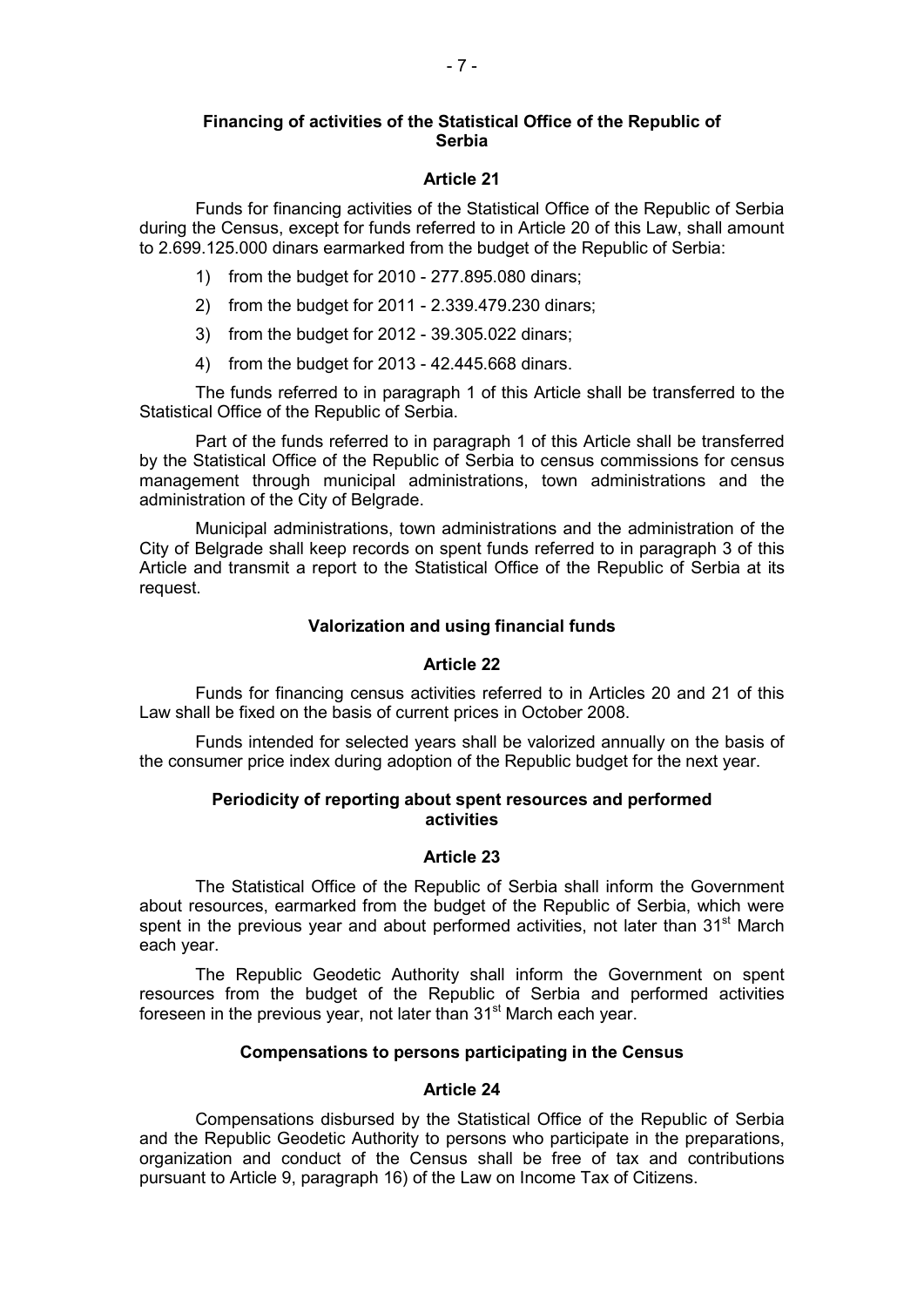## **IV. RESPONSIBILITIES AND DUTIES OF THE RESPONDENTS AND PERSONS UNDERTAKING CENSUS ACTIVITIES**

## **Responsibilities of enumerators and other persons directly involved in census activities**

## **Article 25**

Enumerators, coordinators, supervisors and other persons performing census-based activities shall be bound to perform census-based tasks timely and adequately.

Persons referred to in paragraph 1 of this Article shall strictly see that entered information and respondents' data processing are accurate.

#### **Protection of data collected during the Census**

#### **Article 26**

Data collected in the Census shall be used for statistical purposes only.

Persons referred to in Article 25 of this Law shall be bound to secrecy as to all data collected from the respondents.

## **Duties of persons being enumerated as to the provision of information**

#### **Article 27**

The person included in the Census shall be bound to provide information requested and to give accurate and complete answers to all the questions in the census forms.

Information about absent household members shall be provided by a household member most acquainted with the data, and those about children under 15 of age by parents, adoptive parents or guardians.

The person covered by the Census shall not be bound to declare her/his ethnicity or religion, and the census form shall contain a precept about that issue.

An open-ended question in the census form shall be foreseen as to the ethnicity and mother tongue.

## **Notification for persons who are absent in time of enumerators' arrival**

## **Article 28**

If an enumerator, during the census, does not find any person in the dwelling, and cannot obtain data as laid down in Article 27 of this Law, she/he shall leave a written notice that the person is obligated to contact the competent authority in order to provide information related to the Census, not later than 15<sup>th</sup> April 2011.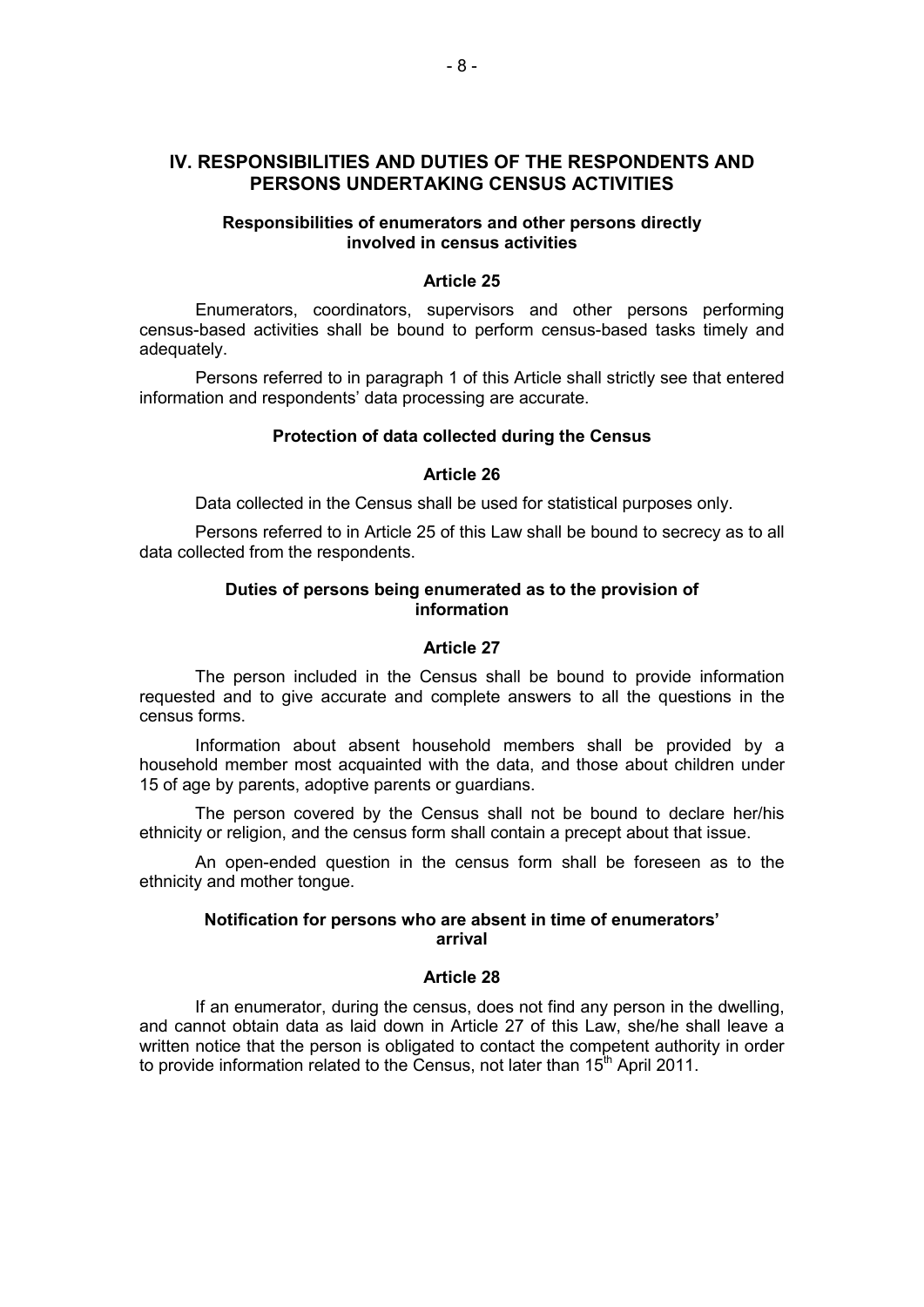## **V. PENALTIES**

### **Article 29**

A fine amounting from 20.000 tо 50.000 dinars shall be imposed for breach of duties to the person bound to provide information about her/himself or about absent household members, i.e. to parent, adoptive parent or guardian for a child aged under 15 if refuses to give answers to questions from the census form there is on her/his part or inaccurate and incomplete answers are communicated by her/him (Article 27, paragraphs 1 and 2).

## **Article 30**

A fine amounting from 20.000 tо 50.000 dinars shall be imposed to the enumerators, coordinators or supervisors and other persons performing Censusrelated activities if they:

1) do not perform Census-based activities on time and as stipulated (Article 25, paragraph 1);

2) require from a person to declare her/his ethnicity or religion against her/his will (Article 27 paragraph 3).

### **Article 31**

A fine amounting from 35.000 tо 50.000 dinars shall be imposed to the enumerators, coordinators, supervisors and other direct participants in the Census if they:

- 1) act opposite to the obligation referred to in Article 25, paragraph 2, and
- 2) act opposite to the confidentiality obligation (Article 26, paragraph 2).

## **VI. TRANSITORY AND FINAL PROVISION**

## **Regulation and publication of methodological census tools**

#### **Article 32**

The Director of the Statistical Office of the Republic of Serbia shall regulate census forms (questionnaire for person and questionnaire for household and dwelling) and organizational and methodological instructions for conducting Census.

The questionnaires referred to in paragraph 1 of this Article shall be published in the "Official Journal of the Republic of Serbia".

## **Publication of preliminary and final census results**

## **Article 33**

The Statistical Office of the Republic of Serbia shall publish:

1. preliminary census results, within 30 days following the end of the Census,

and